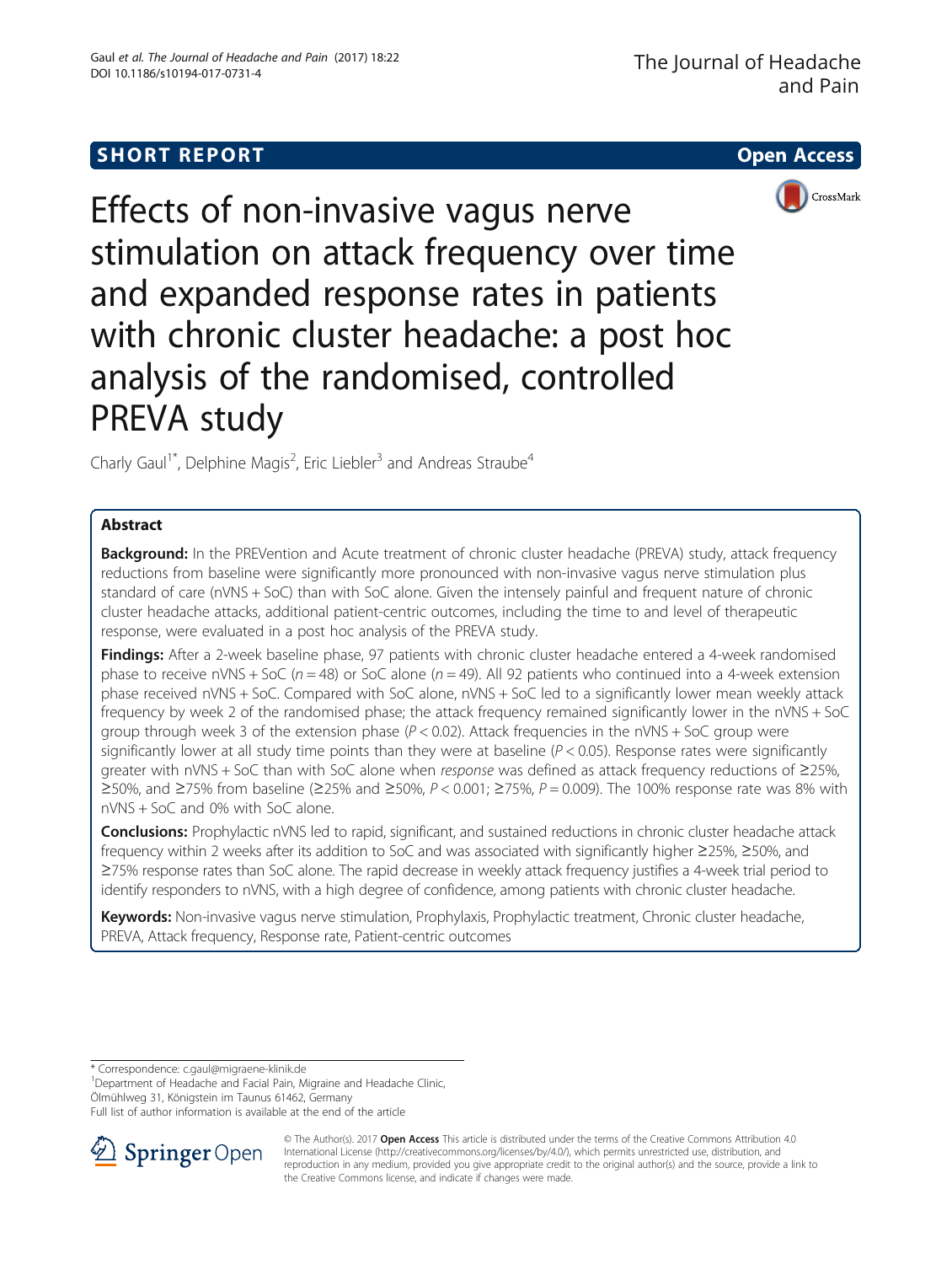## Background

Cluster headache (CH) imposes a substantial health care burden and affects approximately 1 in 1000 individuals worldwide [\[1](#page-5-0)–[3\]](#page-5-0), with chronic cluster headache (cCH) comprising 10% to 15% of cases [[4\]](#page-5-0). Patients with cCH experience many intense attacks, which have been described as the worst possible pain one can experience [[4, 5\]](#page-5-0). Clinical studies and evidence-based guidelines on CH prophylaxis are limited, and few prophylactic treatment options are available for this condition [[6](#page-5-0)–[9](#page-5-0)]. Lithium is the only prophylactic medication currently approved for CH (only in Germany); however, there is a lack of rigorous, randomised, controlled studies of this drug and other treatments such as verapamil and topiramate, which are used off-label for CH attack prevention [[6, 10, 11](#page-5-0)].

The PREVention and Acute treatment of chronic cluster headache (PREVA) study of non-invasive vagus nerve stimulation (nVNS) (gammaCore<sup>\*</sup>; electroCore, LLC; Basking Ridge, NJ, USA) used adjunctively with standard of care (SoC) is the largest cCH prophylaxis trial to show significant treatment effects [[6, 12](#page-5-0)]. The primary end point of PREVA was achieved, demonstrating a significantly more pronounced reduction from baseline in weekly attack frequency with nVNS + SoC than with SoC alone and yielding a mean therapeutic benefit of 3.9 fewer attacks per week  $(P = 0.02)$  [\[12\]](#page-5-0). Secondary end points were also met for patients in the nVNS + SoC group; 40% had a  $\geq 50\%$  reduction in weekly attack frequency, and a 57% reduction from baseline in abortive medication/oxygen use was observed  $(P < 0.001)$  [\[12](#page-5-0)]. Economic analyses of PREVA from German and UK perspectives demonstrated that nVNS + SoC was more costeffective when compared with SoC alone [\[13](#page-5-0)].

An increasing interest in clinically informative and patient-centric outcomes, including the time to and level of therapeutic response, has been identified in the literature [[4](#page-5-0), [14, 15\]](#page-6-0). These outcomes are improving the ability of health care professionals and payers to assess the clinical significance of observed treatment benefits [[4,](#page-5-0) [14, 15](#page-6-0)]. Randomised controlled studies of several emerging therapies for primary headache have expanded the definition of responder rate to include various levels of response (i.e. ≥25%, ≥50%, ≥75%, and 100%) [[14](#page-6-0)–[17](#page-6-0)]. A treatment's capacity for faster onset and higher levels of response may be of particular importance for patients with CH because of the excruciating nature and therapeutic urgency of the associated pain [[18, 19](#page-6-0)]. Here, we report a post hoc analysis of PREVA to further investigate the time to therapeutic benefit onset and the response rate levels associated with adjunctive nVNS used in cCH prophylaxis. This analysis allows clinicians to justify continued treatment for responders identified within a defined period.

## **Methods**

## Study design

A complete description of the methods for the 3-phase, multicentre, prospective, randomised, controlled PREVA study has been reported elsewhere [[12](#page-5-0)]. After a 2-week baseline phase, in which all participants received their individualised SoC therapy, patients were randomly assigned  $(1:1)$  to receive nVNS + SoC or SoC alone during a 4-week randomised phase. An optional 4-week extension phase followed, with all patients receiving nVNS + SoC.

## Study population

Patients were 18 to 70 years of age and had been diagnosed with cCH according to International Classification of Headache Disorders (ICHD) criteria [[4](#page-5-0)] more than 1 year before enrolment. Patients who had a change in prophylactic medication type or dosage less than 1 month before enrolment were excluded, as were those with a history of intracranial/carotid aneurysm, haemorrhage, surgery (e.g. carotid endarterectomy or vascular neck surgery), syncope, or seizures. Other key exclusion criteria were significant head trauma, known or suspected cardiac/cardiovascular disease, and current implantation with electrical or neurostimulation devices or metallic hardware.

## Intervention

Throughout PREVA, no changes in a patient's prophylactic regimen were allowed. The nVNS-treated patients self-administered three 2-minute prophylactic stimulations (each separated by a period of 5 min) to the right side of the neck (right vagus nerve); this preventive treatment regimen occurred twice daily for a total of 6 stimulations per day. Three additional nVNS stimulations were permitted as needed for the acute treatment of individual CH attacks. Patients were permitted to receive abortive medications if their CH attacks persisted beyond 15 min after stimulation.

## End points

Mean weekly attack frequency over time, global percentage change from baseline in weekly CH attack frequency at the end of the randomised phase, and response rates in the randomised phase were evaluated in this post hoc analysis. Cut-offs of ≥25%, ≥50%, ≥75%, and 100% reductions from baseline in attack frequency were used to define response. The ≥50% response rate was a secondary end point of the PREVA study [\[12\]](#page-5-0). The remaining response rates were defined specifically for this post hoc analysis.

#### Statistical analyses

All end points in this post hoc analysis were evaluated using a modified intent-to-treat (mITT) population, defined as subjects who had available data for each study week. For mean weekly attack frequency and global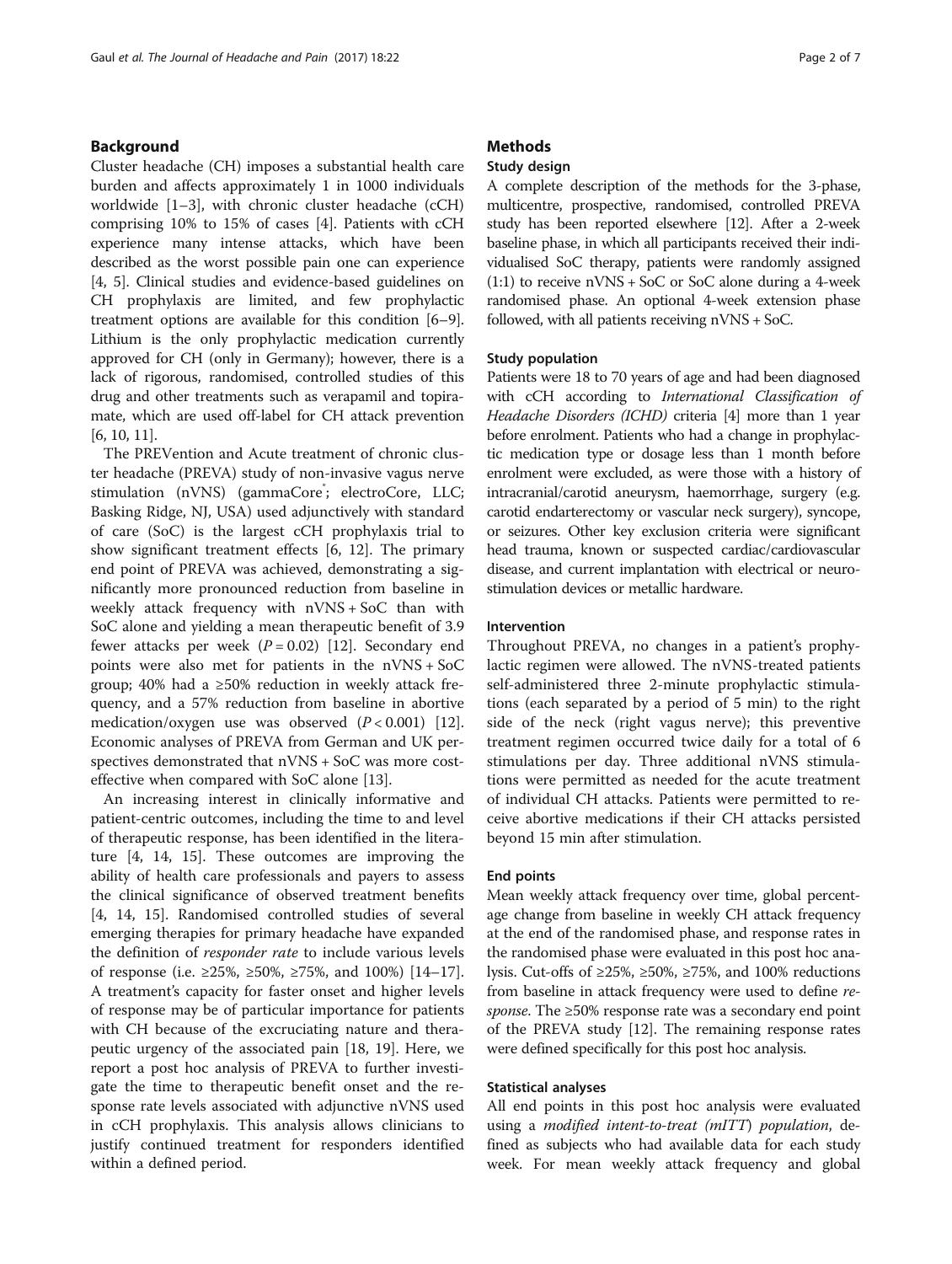percentage change in weekly attack frequency, P values were derived from the  $t$  test. For response rates,  $P$  values were derived from the Fisher exact test or the chi-square test as appropriate.

## Findings

## Patients

Complete descriptions of patient disposition, demographics, and baseline characteristics in PREVA have been reported previously [\[12](#page-5-0)]. A total of 97 patients with cCH were randomly assigned to receive  $nVNS + Soc$  ( $n = 48$ ) or SoC alone  $(n = 49)$  (Fig. 1). Demographics, baseline characteristics, and use of prophylactic SoC medications (i.e. verapamil, lithium, topiramate, and corticosteroids) were comparable between groups (Table 1). The number of patients in the mITT population varied among the end points because of its dependence on the availability of measurable observations. Of the 92 patients who continued into the extension phase, 44 continued to receive nVNS + SoC and 48 switched from SoC alone to nVNS + SoC.

## Weekly attack frequency

The mean weekly attack frequency was significantly lower with nVNS + SoC than with SoC alone from week 2 of the randomised phase through week 3 of the extension phase  $(P < 0.02$ ; Fig. [2](#page-3-0)). For the nVNS + SoC group, attack frequencies were significantly reduced from baseline beginning at week 1 of the randomised phase and continuing through week 4 of the extension phase  $(P <$ 0.05). Attack frequencies were relatively stable throughout the extension phase.

Global mean attack frequency at the end of the randomised phase had decreased by 40% from baseline in the nVNS + SoC group and had increased by 1% with SoC alone, representing a 41% therapeutic benefit of nVNS  $(P < 0.001;$  Fig. [3\)](#page-3-0).

## Response rates

At the end of the randomised phase, a significantly higher percentage of patients in the nVNS + SoC group



Table 1 PREVA Demographics and Baseline Characteristics

| Characteristic                                                         | nVNS + SoC SoC Alone<br>$(n = 48)$ | $(n = 49)$                         |
|------------------------------------------------------------------------|------------------------------------|------------------------------------|
| Age $(y)$ , mean $\pm$ SD                                              | $45.4 + 11.0$                      | $42.3 \pm 11.0$                    |
| Sex (male), No. (%)                                                    | 34 (71)                            | 33 (67)                            |
| Time since cCH onset $(y)$ , mean $\pm$ SD                             | $4.7 \pm 3.9$                      | $5.0 + 3.7a$                       |
| CH attack duration (min), mean $\pm$ SD                                |                                    |                                    |
| With acute pharmacologic<br>medications/oxygen                         | $77.4 + 19.8$                      | $79.3 + 79.9^b$                    |
| Without acute pharmacologic<br>medications/oxygen                      | $95.2 \pm 57.7^{\circ}$            | $103.3 + 66.8$                     |
| Number of CH attacks in the 4<br>weeks before enrolment, mean $\pm$ SD |                                    | $67.3 + 43.6^{\circ}$ 73.9 ± 115.8 |
| Use of prophylactic CH medications, No. (%)                            |                                    |                                    |
| Verapamil/verapamil hydrochloride                                      | 25 (52)                            | 26 (53)                            |
| Lithium/lithium carbonate                                              | 6(13)                              | 9(18)                              |
| Topiramate                                                             | 7(15)                              | 7(14)                              |
| Corticosteroids                                                        | 2(4)                               | 2(4)                               |
| Use of acute CH medications/oxygen, No. (%)                            |                                    |                                    |
| Pharmacologic medications                                              | 43 (90)                            | 44 (90)                            |
| Oxygen                                                                 | 32 (67)                            | 34 (69)                            |
|                                                                        |                                    |                                    |

Abbreviations: CH cluster headache, nVNS non-invasive vagus nerve stimulation, SD standard deviation, SoC standard of care

'Data were missing for 2 patients in the SoC alone group. <sup>b</sup>Data were missing for 1 patient in the SoC alone group. 'Data were missing for 1 patient in the nVNS + SoC group. Adapted with permission from: Gaul C, Diener HC, Silver N, et al. (2016) Non-invasive vagus nerve stimulation for PREVention and Acute treatment of chronic cluster headache (PREVA): a randomised controlled study. Cephalalgia 36:534–546. Copyright 2016 SAGE Publishing

than in the SoC group had ≥25%, ≥50%, and ≥75% attack frequency reductions from baseline ( $\geq$ 25% and  $\geq$ 50%, P < 0.001; ≥75%, P = 0.009; Fig. [4\)](#page-4-0). There were 3 patients  $(8%)$  in the nVNS + SoC group who had a 100% attack frequency reduction; no patients who received SoC alone had a 100% response.

#### Safety and tolerability

As previously reported [\[12](#page-5-0)], nVNS was safe and well tolerated in the PREVA study. There were similar proportions of patients in the nVNS + SoC and SoC groups who reported ≥1 adverse event. Rates of discontinuation due to adverse events were also similar between groups. No serious device-related adverse events occurred.

## **Discussion**

Our post hoc analysis of the PREVA study helps to further define the possible clinical value of the nVNS efficacy observed in the largest study of cCH prophylaxis to date that showed significant treatment effects [\[6, 12](#page-5-0)]. Significant beneficial effects were seen with nVNS + SoC (versus SoC alone) within 2 weeks after nVNS initiation. The SoC control group began to experience significant treatment benefits within 1 week after switching to  $nV$ NS + SoC. The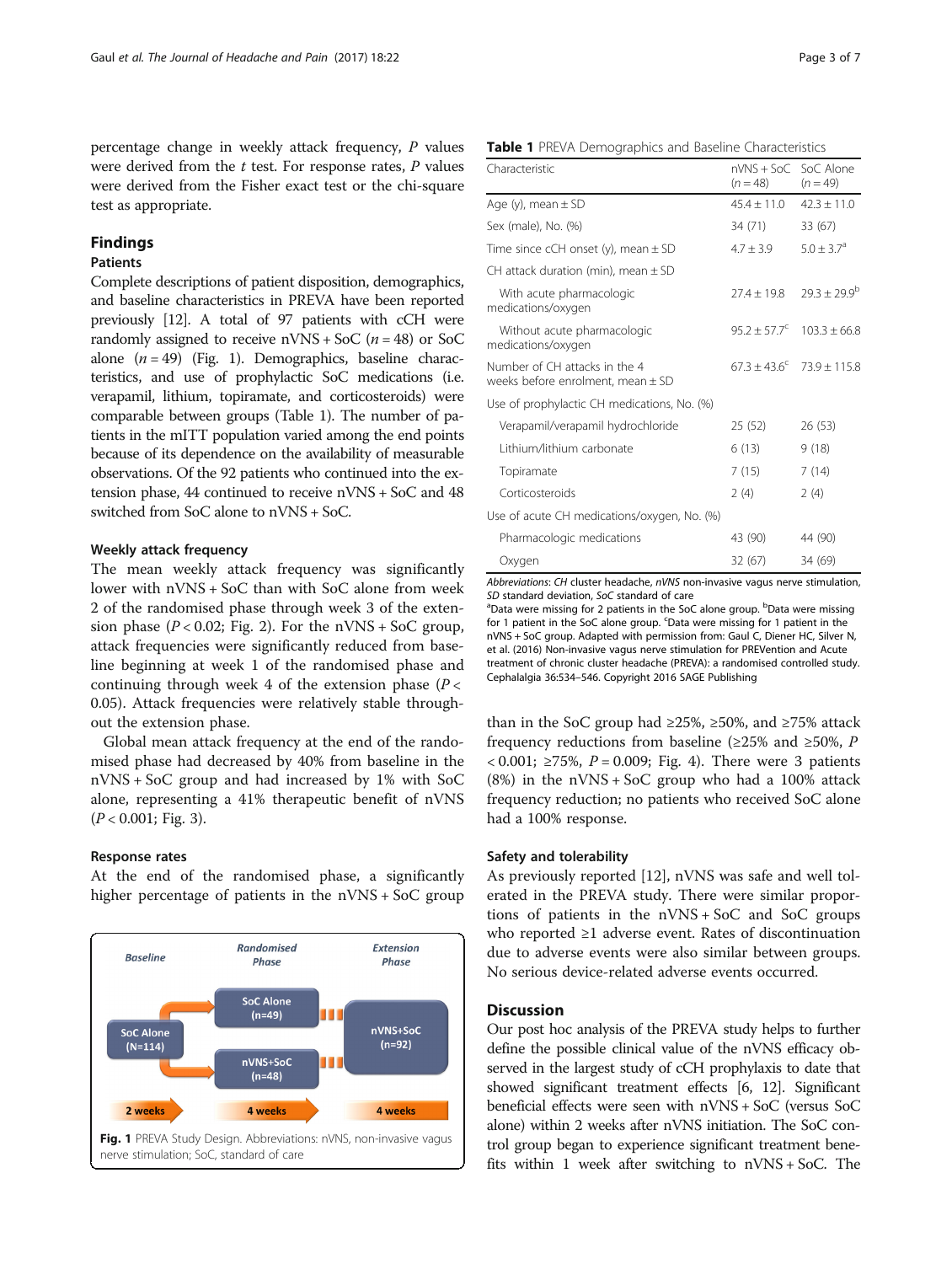<span id="page-3-0"></span>

potential for further benefits with continued nVNS treatment is consistent with findings from several studies [[12](#page-5-0), [20](#page-6-0)–[23](#page-6-0)]. Significant reductions from baseline in weekly attack frequency were observed by the end of the first week of treatment and were sustained until the end of the study (i.e. week 8). In the 4-week randomised phase,  $nVNS + Soc$ treatment led to a 40% reduction in CH attack frequency, whereas SoC alone resulted in a 1% increase. The ≥25%, ≥50%, and ≥75% response rates were significantly higher with nVNS + SoC than with SoC alone. Limitations of this analysis are similar to those that have been well documented for post hoc analyses in general [\[24\]](#page-6-0).

As important as the statistically significant findings, nVNS had effects that were clinically meaningful, defined as the ability to provide practical advantages that address current therapeutic challenges [\[25](#page-6-0)]. The excruciating nature of CH attacks warrants a greater sense of urgency for prophylactic treatment [[18](#page-6-0), [19\]](#page-6-0) that may be addressed by nVNS with its rapid onset of efficacy,

which was significant within 2 weeks of nVNS addition to SoC, and its beneficial effects on ≥25%, ≥50%, ≥75%, and 100% response rates. For the nVNS + SoC group, the time to response is as fast as that seen in a previous clinical study of patients with episodic CH treated with verapamil, which is also considered to have an early onset of effect once therapeutic levels are reached [\[18, 26](#page-6-0)]. Nearly half of patients treated with nVNS during the randomised phase of PREVA experienced a ≥50% response, which exceeds the 30% improvement that is widely accepted by general pain specialists as clinically meaningful [\[27](#page-6-0)–[29\]](#page-6-0). The  $\geq$ 25% response experienced by the majority of patients (76%) in the current analysis would likely also be considered clinically meaningful for those suffering from the intense pain of cCH.

Our analysis has identified subgroups of patients with dramatic responses similar to those seen in studies of other therapies for primary headache [[14](#page-6-0), [16](#page-6-0), [17\]](#page-6-0). In the nVNS + SoC group, 8% of patients were attack free for the duration

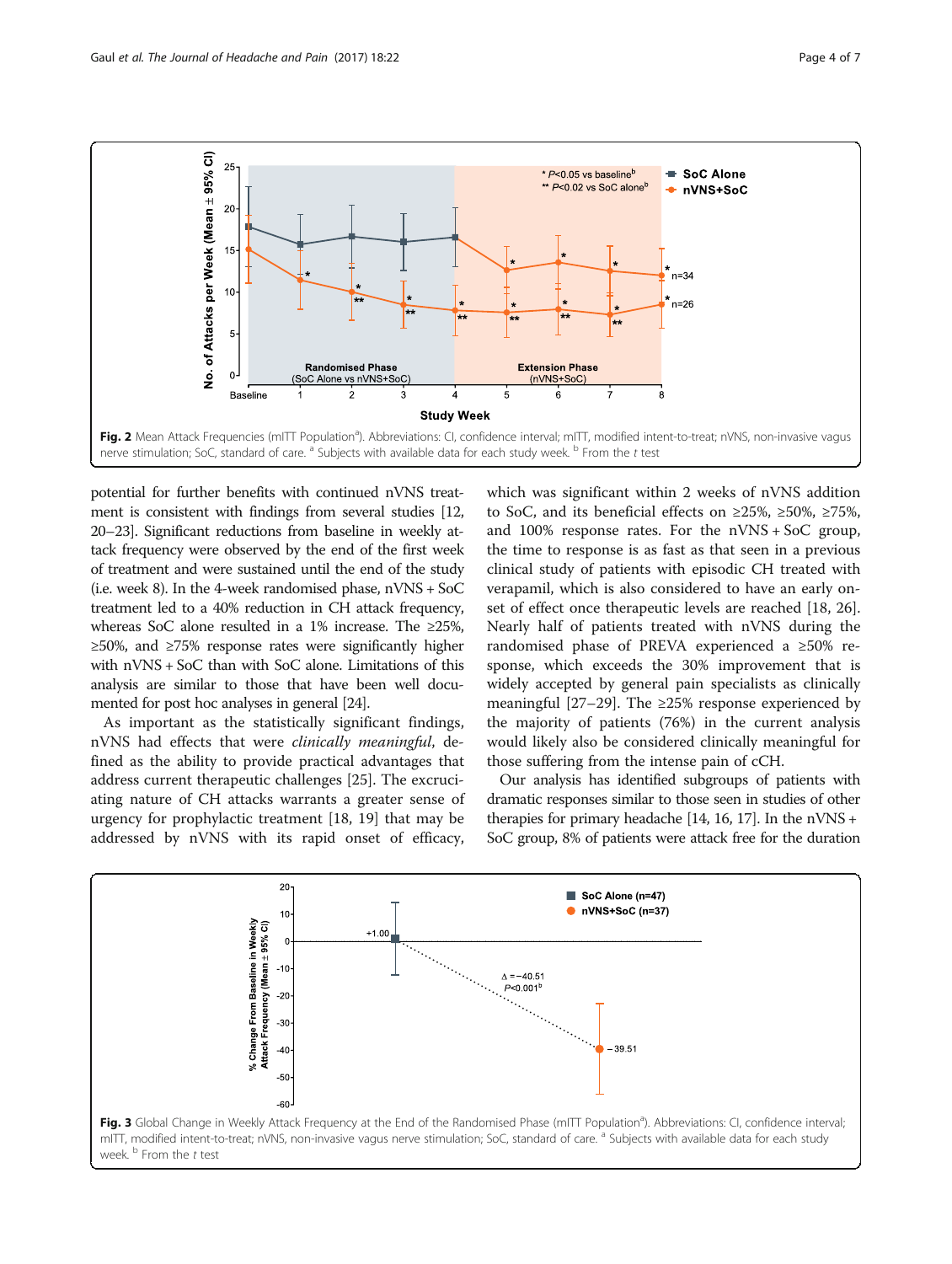<span id="page-4-0"></span>

of the randomised phase, and no patients receiving SoC alone had this result. A  $\geq$ 75% reduction in weekly attacks occurred in 22% of patients receiving nVNS + SoC compared with 2% of patients receiving SoC alone. Further efforts towards identifying potential predictors of such favourable responses may help to individualise future treatment decisions regarding adjunctive nVNS prophylaxis.

The safety, tolerability, and practicality of nVNS are well established [[12,](#page-5-0) [22](#page-6-0), [23, 30](#page-6-0)–[33\]](#page-6-0). Based on the frequent pharmacologic dosing and potentially indefinite treatment period required for cCH, important challenges of prophylaxis include the potential for drug interactions and drugrelated adverse events including atrioventricular conduction abnormalities, tremor, and confusion [\[18](#page-6-0)]. In PREVA, nVNS was easily incorporated into the existing pharmacologic SoC regimens without any risk of drug interactions or drugrelated adverse events [[12\]](#page-5-0). The safety and tolerability profile of nVNS may also help to avoid potential delays in pain relief, as seen in certain patients treated with verapamil, which requires gradual titration in order to minimize the risk of third-degree atrioventricular block [[18, 34](#page-6-0)]. The significant reduction in abortive pharmacologic medication/oxygen use in the nVNS + SoC group of PREVA helps to mitigate the drug-related safety and tolerability, dosing, and portability challenges of existing acute CH therapies [\[7, 12,](#page-5-0) [35, 36](#page-6-0)]. Although PREVA did not examine the effects of nVNS in patients with episodic CH, the rapid beneficial effects on attack frequency observed within 2 weeks of treatment initiation in this cCH analysis, combined with the established safety profile of nVNS, suggest that a trial in episodic CH would be clinically reasonable.

## Conclusions

In this post hoc analysis of attack frequency over time and expanded response rates, the practical combination of nVNS

and currently available cCH treatments led to rapid, sustained, and clinically meaningful responses. Within 2 weeks after the addition of prophylactic nVNS to SoC, sustained reductions in attack frequency were significantly greater with this combination than with SoC alone. After 4 weeks, patients' average weekly attack frequency was 41% lower with prophylactic nVNS + SoC treatment than with SoC alone. The rapid decrease in weekly attack frequency justifies a 4-week trial period to identify responders to nVNS, with a high degree of confidence, among patients with cCH. The  $\geq$ 25%,  $\geq$ 50%, and  $\geq$ 75% response rates were significantly higher with adjunctive nVNS than with SoC alone.

#### Preva study group

Investigators are listed by country. 1. Germany: Migraine and Headache Clinic, Königstein – Charly Gaul, MD, PhD (principal investigator), and Ronald Brand, MD (subinvestigator); University Hospital-Essen, Essen – Hans-Christoph Diener, MD, PhD (principal investigator), and Kasja Rabe, Holle Dagny, Steffen Nägel, MD, and Maja Bak, MD (subinvestigators); Ludwig-Maximilian University, Munich – Andreas Straube, MD (principal investigator), and Bernhard Blum, MD, Ruth Ruscheweyh, MD, and Ozan Eren, MD (subinvestigators); Department of Neurology, Charité University Hospital, Berlin – Uwe Reuter, MD (principal investigator), and Heike Israel-Willner, MD, and Lars Neeb, MD (subinvestigators); Krankenhaus Lindenbrunn, Lindenbrunn – Stefan Evers, MD, PhD (principal investigator); 2. United Kingdom: The Walton Centre for Neurology and Neurosurgery, Liverpool – Nicholas Silver, MBBS, PhD (principal investigator), and Helen Banks, MD, and Heike Arndt, MD (subinvestigators); The Southern General Hospital, Glasgow – Alok Tyagi, MD (principal investigator); Hull Royal Infirmary, Hull – Fayyaz Ahmed, MD (principal investigator), and Anwar Osman, MD (subinvestigator); 3. Belgium: Liège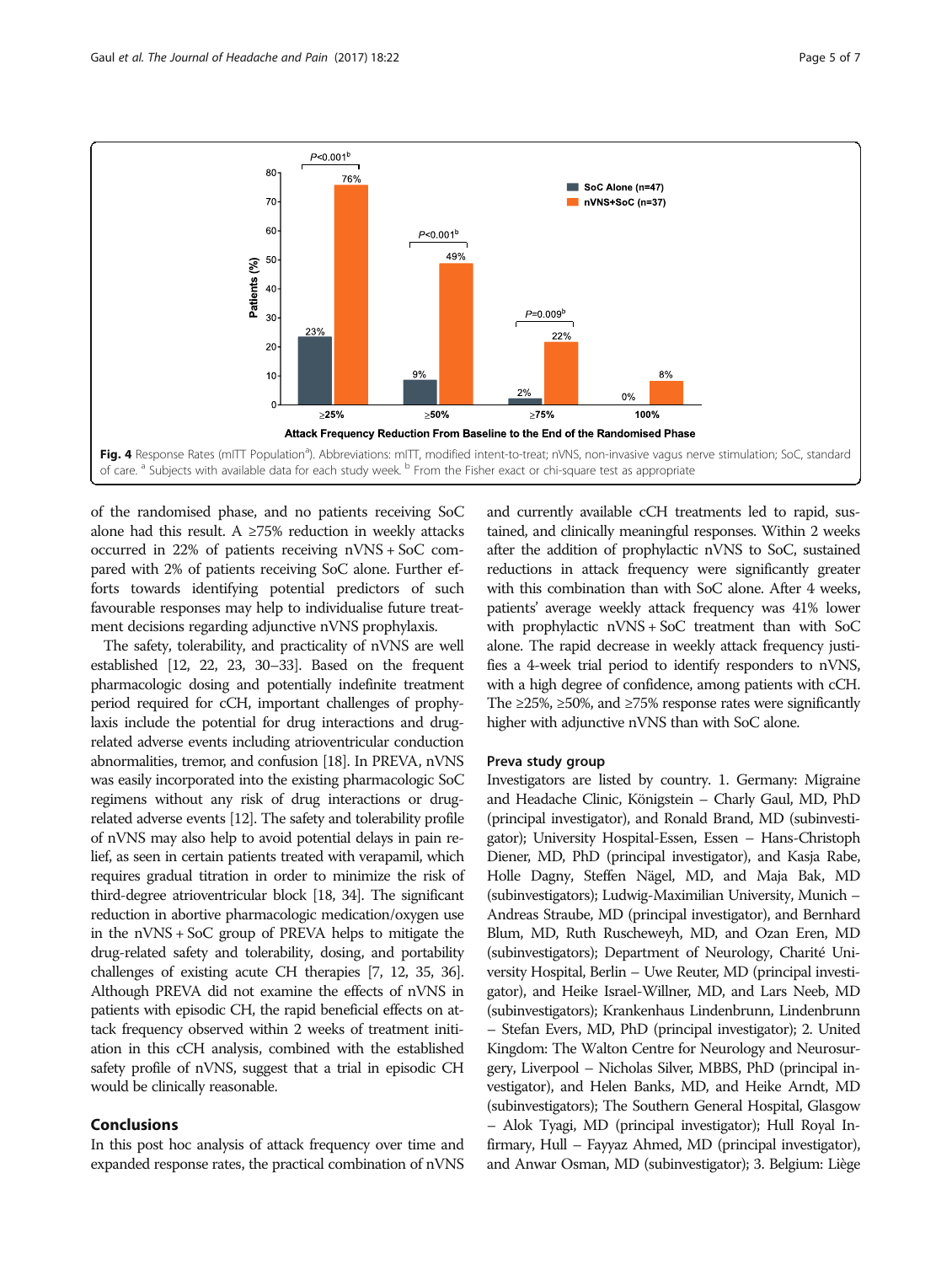<span id="page-5-0"></span>University, Liège – Delphine Magis, MD, PhD (principal investigator), and Jean Schoenen, MD (subinvestigator); 4. Italy: Sant'Andrea Hospital, Sapienza University of Rome, Rome – Paolo Martelleti, MD (principal investigator), and Andrea Negro, MD (subinvestigator).

#### Abbreviations

cCH: Chronic cluster headache; CH: Cluster headache; CI: Confidence interval; mITT: Modified intent-to-treat; nVNS: Non-invasive vagus nerve stimulation; PREVA: The PREVention and Acute treatment of chronic cluster headache study; SD: Standard deviation; SoC: Standard of care

#### Acknowledgements

The authors would like to acknowledge Hans-Christoph Diener, MD, PhD; Nicholas Silver, MBBS, PhD; Uwe Reuter, MD; and Annelie Andersson for their contributions to the original publication of the PREVA study, as well as all of the investigators and study sites. The PREVA study investigators acknowledge the contributions of all the nurses and study coordinators. Post hoc statistical analyses were conducted by Candace McClure, PhD, of North American Science Associates Inc. (Minneapolis, MN, USA). Professional writing and editorial support was provided by Stefanie Dorlas, BMath, BEd, of MedLogix Communications, LLC, under the direction of the authors.

### Funding

The PREVA study and this post hoc analysis were funded by electroCore, LLC. Statistical analyses by North American Science Associates (NAMSA) Inc. (Minneapolis, MN, USA) were supported by electroCore, LLC. Professional writing and editorial support from MedLogix Communications, LLC (Schaumburg, IL, USA), funded by electroCore, LLC, was provided under the direction of the authors throughout draft development and revisions in accordance with International Committee of Medical Journal Editors (ICMJE) criteria for authorship. The authors are guarantors of this document, which expresses the opinions and conclusions of the authors and not those of their corresponding affiliations. None of the authors received compensation from a pharmaceutical company, device company, or other agency for their contributions to the development of this manuscript.

#### Availability of data and materials

Data from the PREVA study are available in the following publication: Gaul C, Diener HC, Silver N, et al. (2016) Non-invasive vagus nerve stimulation for PREVention and Acute treatment of chronic cluster headache (PREVA): a randomised controlled study. Cephalalgia 36:534–546. doi[:10.1177/0333102415607070](http://dx.doi.org/10.1177/0333102415607070). The datasets supporting the conclusions of this article are included within the article and have been validated by NAMSA; additional files can be provided upon request.

#### Authors' contributions

CG: drafting/revising the manuscript, study concept or design, analysis or interpretation of data, acquisition of data, and approval of the final draft. DM: drafting/revising the manuscript, acquisition of data, and approval of the final draft. EL: drafting/revising the manuscript, study concept or design, analysis or interpretation of data, and approval of the final draft. AS: drafting/ revising the manuscript, acquisition of data, and approval of the final draft.

#### Competing interests

CG has received honoraria from Allergan plc; Bayer AG; Boehringer Ingelheim GmbH; Desitin Arzneimittel GmbH; electroCore, LLC; Grünenthal GmbH; Hormosan Pharma GmbH; Eli Lilly and Company; Novartis Pharma AG; Ratiopharm GmbH; and Reckitt Benckiser Group plc. He has no ownership interests and does not own any pharmaceutical company stocks. DM has received travel grants from Allergan, Inc.; Bayer; Biogen Idec, Inc; and electroCore, LLC. EL is an employee of electroCore, LLC, and receives stock ownership. AS has received honoraria from Allergan plc; Berlin-Chemie AG; Boehringer Ingelheim GmbH; Desitin Arzneimittel GmbH; electroCore, LLC; Hormosan Pharma GmbH; Medical Specialties Distributors, LLC; Novartis Pharma AG; and Teva GmBh. He has also received grants from the German Council of Science and Humanities; the German Secretary of Education; the Else Kröner-Fresenius Foundation; and the Ludwig-Maximilian University.

#### Consent for publication

Not applicable.

#### Ethics approval and consent to participate

The PREVA study was conducted in accordance with principles and requirements of the Declaration of Helsinki, Good Clinical Practices, and clinical trial registration (ClinicalTrials.gov identifier: NCT01701245). Investigators obtained ethics approval for this study from Charité-Universitätsmedizin Berlin, Campus Charité Mitte Ethik-Kommission (reference number: EA1/272/12); Ethik-Kommission der Universität Duisburg-Essen (reference number: 12-5228-BO); Ethik-Kommission bei der Landesärztekammer Hessen (reference number: FF97/2012); Ärztekammer Niedersachsen (reference number: grae/257/ 2012); Ethik-Kommission der Medizinischen Fakultät (reference number: 461/12); Comitato Etico dell'Azienda Ospedaliera Sant'Andrea, Istituito ai sensi del OM (reference number: 13918/2013); Belgium Local Ethics Committee (reference number: B412201317020 1307); West of Scotland Research Ethics Committee 4 (reference number: 13/WS/0143). Upon recruitment, all study subjects provided informed consent to participate.

## Author details

<sup>1</sup>Department of Headache and Facial Pain, Migraine and Headache Clinic, Ölmühlweg 31, Königstein im Taunus 61462, Germany. <sup>2</sup>Headache Research Unit, University Department of Neurology, Centre Hospitalier Régional de la Citadelle, Boulevard du 12ème de Ligne 1, 4000 Liège, Belgium.<sup>3</sup>electroCore, LLC, 150 Allen Road, Suite 201, Basking Ridge 07920, NJ, USA. <sup>4</sup>Department of Neurology, Ludwig-Maximilian University, Marchioninistr 15, Munich D81377, Germany.

## Received: 3 January 2017 Accepted: 7 February 2017 Published online: 14 February 2017

#### References

- 1. Fischera M, Marziniak M, Gralow I, Evers S (2008) The incidence and prevalence of cluster headache: a meta-analysis of population-based studies. Cephalalgia 28:614–618. doi:[10.1111/j.1468-2982.2008.01592.x](http://dx.doi.org/10.1111/j.1468-2982.2008.01592.x)
- 2. Gaul C, Finken J, Biermann J et al (2011) Treatment costs and indirect costs of cluster headache: a health economics analysis. Cephalalgia 31:1664–1672. doi[:10.1177/0333102411425866](http://dx.doi.org/10.1177/0333102411425866)
- 3. Martelletti P (2015) Cluster headache management and beyond. Expert Opin Pharmacother 16:1411–1415. doi[:10.1517/14656566.2015.1052741](http://dx.doi.org/10.1517/14656566.2015.1052741)
- 4. Headache Classification Committee of the International Headache Society (2013) The International Classification of Headache Disorders, 3rd edition (beta version). Cephalalgia 33:629–808. doi:[10.1177/0333102413485658](http://dx.doi.org/10.1177/0333102413485658)
- 5. Rozen TD (2005) Cluster headache: diagnosis and treatment. Curr Pain Headache Rep 9:135–140
- 6. Francis GJ, Becker WJ, Pringsheim TM (2010) Acute and preventive pharmacologic treatment of cluster headache. Neurology 75:463–473. doi: [10.1212/WNL.0b013e3181eb58c8](http://dx.doi.org/10.1212/WNL.0b013e3181eb58c8)
- 7. Martelletti P, Giamberardino MA, Mitsikostas DD (2016) Greater occipital nerve as target for refractory chronic headaches: from corticosteroid block to invasive neurostimulation and back. Expert Rev Neurother 16:865–866. doi[:10.1586/14737175.2016.1164599](http://dx.doi.org/10.1586/14737175.2016.1164599)
- 8. Martelletti P, Curto M (2016) Cluster headache treatment RCTs versus realworld evidence. Nat Rev Neurol 12:557–558. doi[:10.1038/nrneurol.2016.134](http://dx.doi.org/10.1038/nrneurol.2016.134)
- 9. Martelletti P, Mitsikostas DD (2015) Cluster headache: a quasi-rare disorder needing a reappraisal. J Headache Pain 16:59. doi[:10.1186/s10194-015-0545-1](http://dx.doi.org/10.1186/s10194-015-0545-1)
- 10. Freitag FG, Schloemer F (2014) Medical management of adult headache. Otolaryngol Clin North Am 47:221–237. doi[:10.1016/j.otc.2013.11.002](http://dx.doi.org/10.1016/j.otc.2013.11.002)
- 11. Holle D, Burmeister J, Scherag A, PredCH Study Group et al (2013) Study protocol of Prednisone in episodic Cluster Headache (PredCH): a randomized, double-blind, placebo-controlled parallel group trial to evaluate the efficacy and safety of oral prednisone as an add-on therapy in the prophylactic treatment of episodic cluster headache with verapamil. BMC Neurol 13:99. doi:[10.1186/1471-2377-13-99](http://dx.doi.org/10.1186/1471-2377-13-99)
- 12. Gaul C, Diener H-C, Silver N, PREVA Study Group et al (2016) Non-invasive vagus nerve stimulation for PREVention and Acute treatment of chronic cluster headache (PREVA): a randomised controlled study. Cephalalgia 36: 534–546. doi[:10.1177/0333102415607070](http://dx.doi.org/10.1177/0333102415607070)
- 13. Morris J, Straube A, Diener HC et al (2016) Cost-effectiveness analysis of non-invasive vagus nerve stimulation for the treatment of chronic cluster headache. J Headache Pain 17:43. doi:[10.1186/s10194-016-0633-x](http://dx.doi.org/10.1186/s10194-016-0633-x)